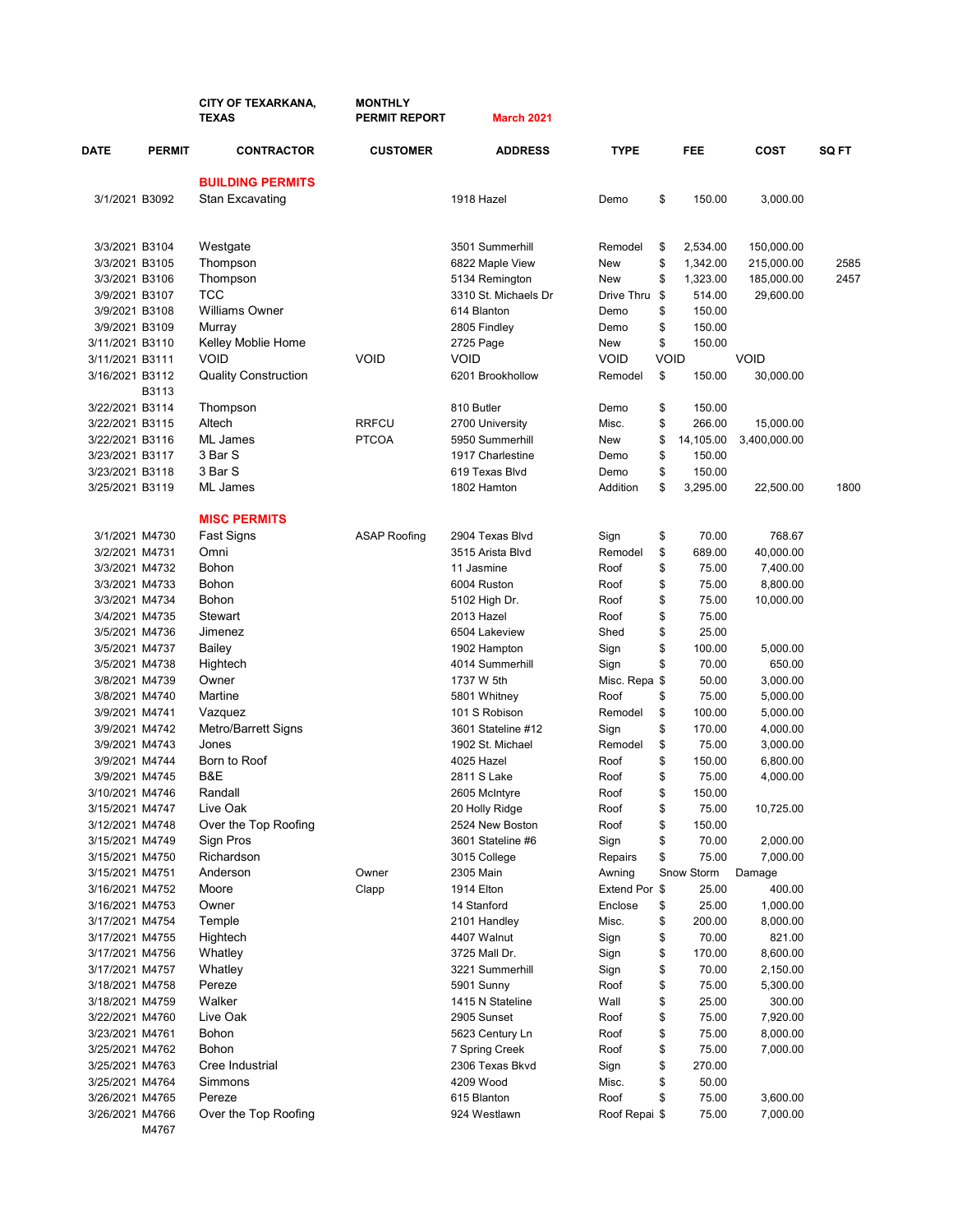| 3/29/2021 M4768 |       | Owner                     | 2601 Maple              | Roof        | \$<br>75.00  | 2,900.00  |
|-----------------|-------|---------------------------|-------------------------|-------------|--------------|-----------|
| 3/29/2021 M4769 |       | Owner                     | 2121 N Stateline        | Roof        | \$<br>150.00 | 15,000.00 |
| 3/29/2021 M4770 |       | Born to Roof              | 4100 Walnut             | Roof        | \$<br>75.00  | 5,000.00  |
|                 |       | Hamilton                  |                         |             |              |           |
| 3/31/2021 M4771 |       |                           | 517 Main                | Roof        | \$<br>75.00  | 7,000.00  |
| 3/31/2021 M4772 |       | Hamilton                  | 1410 Lavaca             | Roof        | \$<br>75.00  | 6,800.00  |
| 3/31/2021 M4773 |       | Moore                     | 3407 Potomac            | Termite     | \$<br>75.00  | 9,500.00  |
| 3/31/2021 M4774 |       | Taylor                    | 2916 Sterling           | Pool        | \$<br>125.00 | 36,000.00 |
|                 |       |                           |                         |             |              |           |
|                 |       | <b>ELECTRICAL PERMITS</b> |                         |             |              |           |
| 3/3/2021 E4442  |       | Artex                     | 3501 Summerhill         | Upgrade     | \$<br>75.00  |           |
| 3/3/2021 E4443  |       | R&W                       | 9203 Danube             | Gen         | \$<br>25.00  |           |
|                 |       |                           |                         |             |              |           |
| 3/5/2021 E4444  |       | Artex                     | 1706 Waverly            | C/O         | \$<br>30.00  |           |
| 3/8/2021 E4445  |       | <b>Electrical Wizard</b>  | 6822 Maple View         | New         | \$<br>115.00 |           |
| 3/8/2021 E4446  |       | Live Wire                 | 101 S Robison           | Rep         | \$<br>30.00  |           |
| 3/8/2021 E4447  |       | JEL                       | 221 W 38th              | C/O         | \$<br>30.00  |           |
| 3/9/2021 E4448  |       | <b>Spark Free</b>         | 1902 Hampton            | Rep         | \$<br>30.00  |           |
| 3/9/2021 E4449  |       | SG                        | 1623 Texas Blvd         | Upgrade     | \$<br>30.00  |           |
| 3/9/2021 E4450  |       | <b>Electrical Wizard</b>  | 4612 Kings Hwy          | Remodel     | \$<br>95.00  |           |
| 3/9/2021 E4451  |       | <b>Electrical Wizard</b>  | 1922 W 13th             | Upgrade     | \$<br>30.00  |           |
|                 |       |                           |                         |             |              |           |
| 3/10/2021 E4452 |       | SG                        | 907 McShane/Lake Dr     | Rep         | \$<br>30.00  |           |
| 3/10/2021 E4453 |       | Integrity                 | 505 Blanton             | C/O         | \$<br>30.00  |           |
| 3/11/2021 E4454 |       | DB                        | 3015 College            | Rewire      | \$<br>30.00  |           |
| 3/12/2021 E4455 |       | 4 States                  | 2928 Richmond           | Rep         | \$<br>30.00  |           |
| 3/12/2021 E4456 |       | Stringham                 | 1925 Allen              | Rep         | \$<br>30.00  |           |
| 3/17/2021 E4457 |       | Paul Macklin              | 509 S Robison           |             |              |           |
| 3/18/2021 E4458 |       | Ele Wizard                | 5134 Remington          | New         | \$<br>115.00 |           |
| 3/18/2021 E4459 |       | Live Wire                 | 7204 Stonewall          | New         | \$<br>131.00 |           |
|                 |       | Artex                     | 115 Akin #6             | ML          | \$           |           |
| 3/19/2021 E4460 |       |                           |                         |             | 30.00        |           |
| 3/23/2021 E4461 |       | R&W                       | 12 Hickory Ridge        | ML          | \$<br>30.00  |           |
| 3/23/2021 E4462 |       | Owner                     | 1710 W 15th             | Rep         | \$<br>30.00  |           |
| 3/24/2021 E4463 |       | G&A                       | 506 Heritage Oaks       | Pool        | \$<br>30.00  |           |
| 3/25/2021 E4464 |       | <b>Hill Power</b>         | 107 Oak Hill            | Upgrade     | \$<br>30.00  |           |
| 3/26/2021 E4465 |       | R&W                       | 5806 Green Briar Forest | Pool        | \$<br>30.00  |           |
| 3/29/2021 E4466 |       | <b>Electrical Wizard</b>  | 5133 Remington          | New         | \$<br>95.00  |           |
| 3/29/2021 E4467 |       | <b>Spark Free</b>         | 2024 W 10th             | SWEPCO      | \$<br>25.00  |           |
| 3/30/2021 E4468 |       |                           |                         | Misc.       | \$<br>30.00  |           |
|                 |       | Integrity                 | 2819 Cypress            |             | \$           |           |
| 3/30/2021 E4469 |       | TMR                       | 2002 Allen              | Rep         | 25.00        |           |
|                 |       |                           |                         |             |              |           |
|                 |       | <b>PLUMBING/HVAC</b>      |                         |             |              |           |
| 3/1/2021        | H2216 | Bui                       | 4612 N Kings Hwy        | <b>HVAC</b> | \$<br>25.00  |           |
| 3/1/2021        | H2217 | Stenzel                   | 205 W 30th              | <b>HVAC</b> | \$<br>10.00  |           |
| 3/2/2021        | P2218 | C&D                       | 716 Olive               | Gas         | \$<br>15.00  |           |
| 3/2/2021        | P2219 | Absolute                  | 4204 Main               | Gas         | \$<br>15.00  |           |
| 3/3/2021        | P2220 | Owner                     | 1810 Buchanan           | W & S       | \$<br>35.00  |           |
| 3/3/2021        | P2221 | CKS                       | 207 Jerome              | Gas         | \$<br>15.00  |           |
|                 | P2222 | Everett                   |                         |             | 15.00        |           |
| 3/3/2021        |       |                           | 1114 Olive              | Gas         | \$           |           |
| 3/3/2021        | P2223 | Krause                    | 2928 Richmond           | <b>HVAC</b> | \$<br>50.00  |           |
| 3/8/2021        | P2224 | Central                   | 1008 Citizens Trail     | Gas         | \$<br>15.00  |           |
| 3/8/2021        | P2225 | TISD                      | 2500 Robison            | Gas         | \$<br>16.00  |           |
| 3/8/2021        | P2226 | <b>TISD</b>               | 2315 W 10               | Gas         | \$<br>19.00  |           |
| 3/8/2021        | P2227 | <b>TISD</b>               | 1600 Waterall           | Gas         | \$<br>15.00  |           |
| 3/8/2021        | P2228 | <b>TISD</b>               | 401 W 25th              | Gas         | \$<br>17.00  |           |
| 3/8/2021        | P2229 | <b>TISD</b>               | 1620 W 10 th            | Gas         | \$<br>16.00  |           |
| 3/8/2021        | P2230 | <b>TISD</b>               | 4826 University         | Gas         | \$<br>27.00  |           |
| 3/8/2021        | P2231 | <b>TISD</b>               | 1915 Pine               | Gas         | \$<br>15.00  |           |
|                 |       |                           |                         |             |              |           |
| 3/8/2021        | P2232 | TISD                      | 4324 Ghio Fish          | Gas         | \$<br>17.00  |           |
| 3/8/2021        | P2233 | <b>TISD</b>               | 2600 W 15th             | Gas         | \$<br>18.00  |           |
| 3/8/2021        | P2234 | <b>TISD</b>               | 4001 Summerhill         | Gas         | \$<br>15.00  |           |
| 3/8/2021        | P2235 | <b>TISD</b>               | 3939 Summerhill         | Gas         | \$<br>15.00  |           |
| 3/8/2021        | P2236 | <b>TISD</b>               | 4001 Summerhill         | Gas         | \$<br>15.00  |           |
| 3/8/2021        | P2237 | <b>TISD</b>               | 4001 Summerhill         | Gas         | \$<br>16.00  |           |
| 3/8/2021        | P2238 | <b>TISD</b>               | 4001 Summerhill         | Gas         | \$<br>16.00  |           |
| 3/8/2021        | P2239 | <b>TISD</b>               | 4001 Summerhill         | Gas         | \$<br>16.00  |           |
|                 |       |                           |                         |             |              |           |
| 3/8/2021        | P2240 | <b>TISD</b>               | 4001 Summerhill         | Gas         | \$<br>22.00  |           |
| 3/8/2021        | P2241 | TISD                      | 4001 Summerhill         | Gas         | \$<br>25.00  |           |
| 3/8/2021        | P2242 | <b>TISD</b>               | 4001 Summerhill         | Gas         | \$<br>15.00  |           |